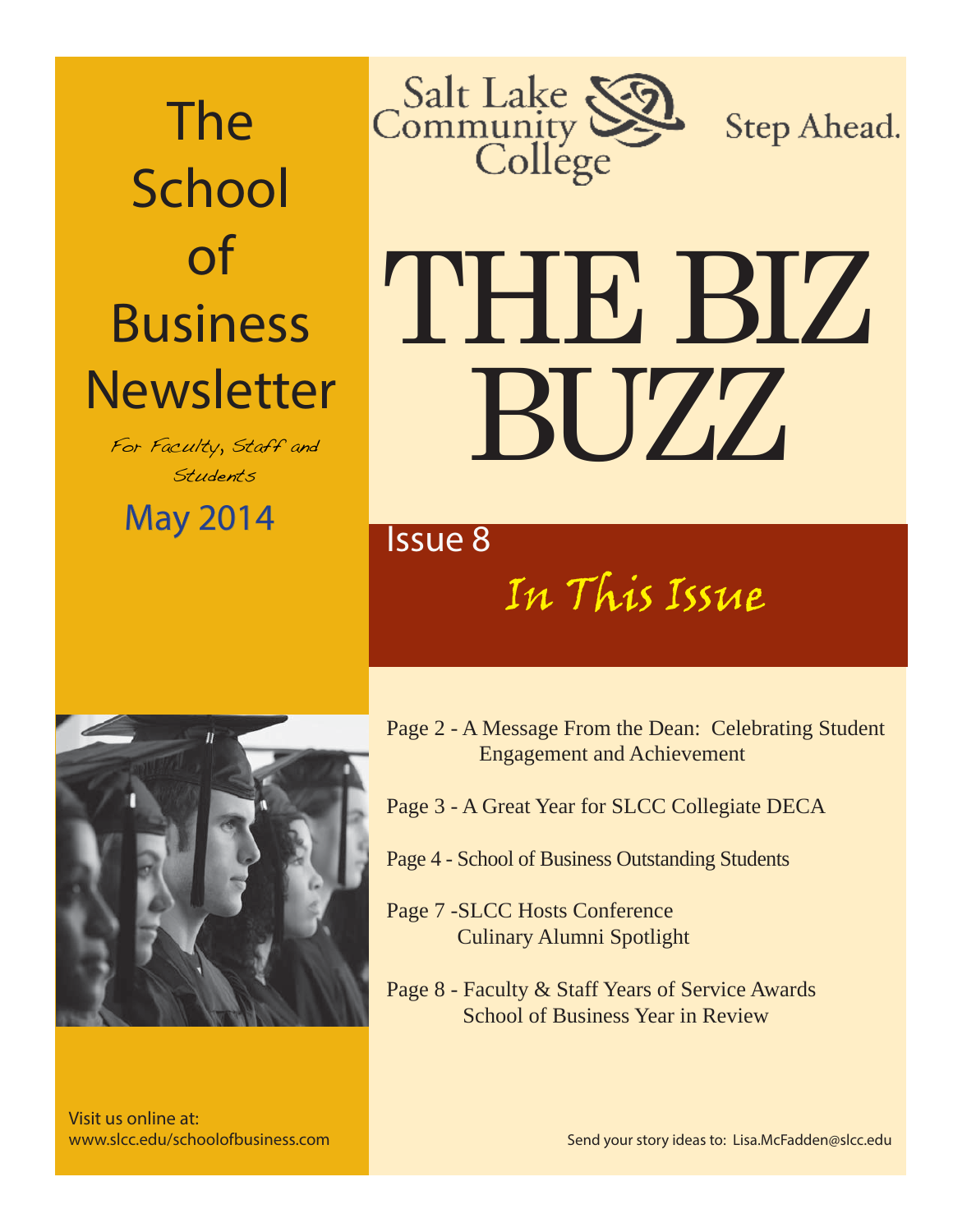# A Message From the Dean: Celebrating Student Engagement and Achievement

This is an exciting time of the year as we participate in several celebrations to recognize the achievements of our students. Events such as the Outstanding Student Luncheon, Culinary Arts Graduation Celebration, and Commencement recognize students for outstanding performance and degree completion. I enjoy interacting with students during these events. Their accomplishments are inspiring and serve as a major reward for the work we do.

My day-to-day interactions with students often focus on problem resolution. This semester I sought to change that up a bit. I took the opportunity to visit two classes, MGT 2050 and MGT 1600. Both were terrific experiences as I observed and interacted with students in a learning environment. In addition, I met with some of the students outside of class to continue the discussions we had in class. In both cases, I was impressed with the students and their level of engagement with the discipline and learning. I look forward to attending the Service Learning Showcase where students present their projects. Each semester I have been impressed with the projects completed by students in BUS 2200. I am also looking forward to attending the MKTG 2500 final project presentation and the MGT 1600 final project presentations. All of these events are celebrations and I am looking forward to joining in on them.



**Dennis Bromley, Dean, SLCC School of Business**

A round-table conversation about the "flipped class" was held on April 28. Approximately 16 students enrolled in Accounting, Computer Science, and Legal Foundations of Business shared their "flipped class" experiences. The conversation was lively and several great ideas and insights from the students' perspective were shared. The informal and free-flowing conversation went for nearly 2 hours and was recorded. I am excited about the improvements that we can make as we incorporate the feedback students provided. We launched the "flipped class" initiative two years ago with the notion that it would improve students' learning experiences. It was gratifying to hear their comments that reaffirmed the value of the "flipped class" and their collective appreciation for faculty who had "flipped" their classes.

As is usually the case with events such as this, I came away with unanticipated "golden nuggets." Students appreciated the opportunity to participate in the conversation and ask that the "round table" conversations become, as a minimum, an annual event. My concern was that not enough people would show up. In reality, the turnout was double what I expected, with nearly every student making meaningful contributions. The level of engagement by the students reaffirmed their desire for quality educational experiences from caring faculty. Most importantly of all, they asked that we press on with the "flipped class" initiative and support it with the appropriate technology and instructional space modifications. In short, these students like the changes we have made and the direction we are going.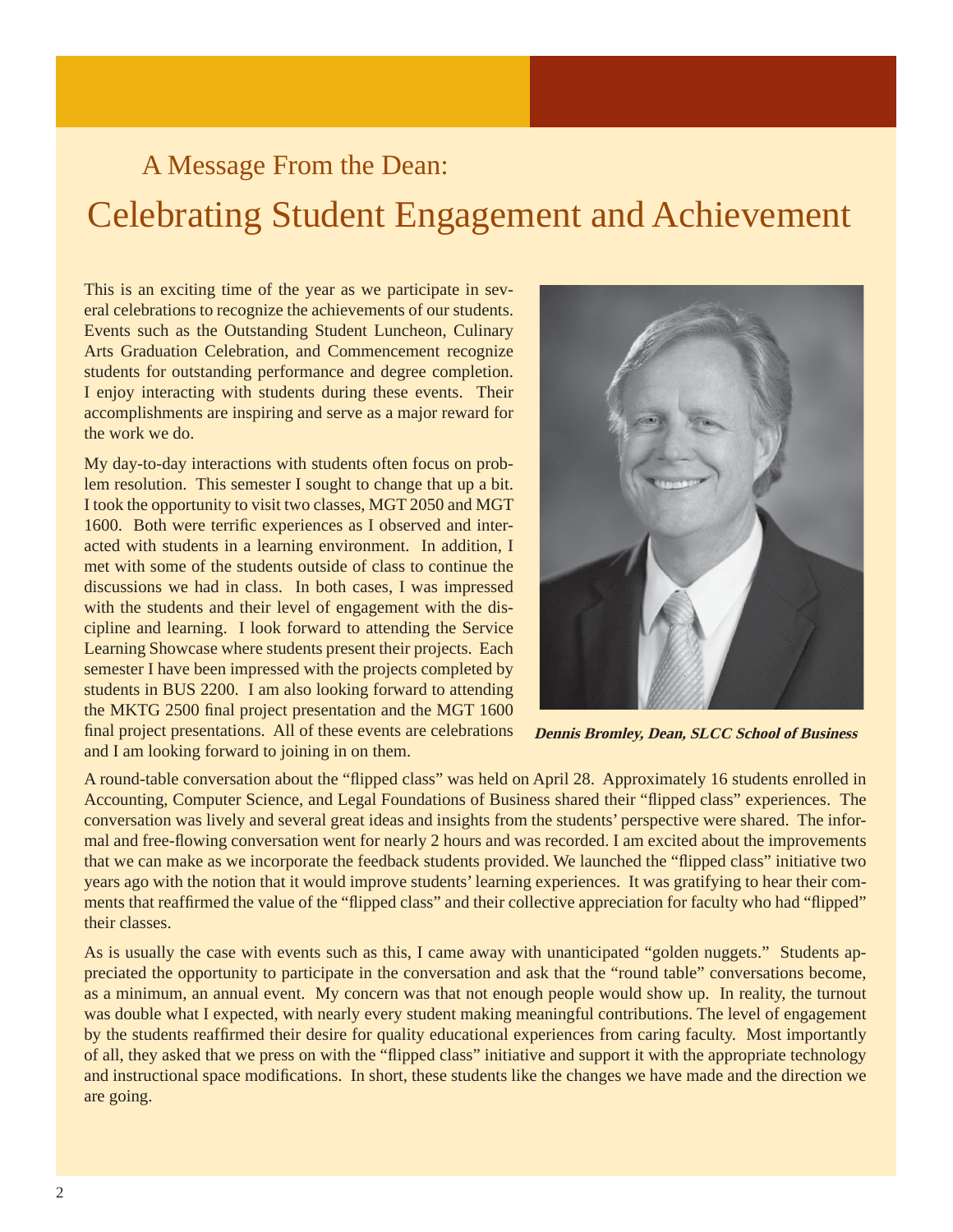

*Morgan Nelson receiving 2nd Place Award*

### A Great Year for SLCC Collegiate DECA

By Natalie Callahan, SLCC DECA President

The past year has been a wonderful experience serving as the 2013-2014 Salt Lake Community College DECA President. I consider myself lucky to have worked with such outstanding individuals throughout the year. Our members, officers, and advisors have worked hard to accomplish incredible things as a chapter. Together we have attended conferences in Park City, New York City, Ogden, and Washington DC! We have come together to serve our community, and have spent time together growing relationships within our chapter.

I would like to thank our team of officers for the time and energy they have put in to making this school year such a success. We would not have been able to move our chapter forward without these hard working individuals. I would also like to thank our advisors, Curtis Youngman and Rolayne Day. They have been a huge part of the success we have had at competitions and as a chapter, and have helped to move our chapter in a very positive direction.

We recently held officer elections, and it is my privilege to announce the 2014-2015 SLCC DECA officers. I know these individuals are dedicated to our DECA chapter and are excited to continue a tradition of excellence.

Justin Beck- President Christian Valcarce- VP of Chapter Development

Nicholas Carlson- VP of Chapter Management Jonathan Valdivia- VP of Communications

Morgan Nelson- VP of Public Relations

The SLCC Collegiate DECA members worked hard this year to develop their leadership skills, work on fundraisers, service projects, and prepare for competition in business-related events. All of their hard work paid off, as 9 students attended the 53rd Annual Collegiate DECA Career Development Conference, held in Washington D.C. April 23-26.

The SLCC Collegiate DECA chapter was recognized for their service efforts by receiving the Community Service Award for their fundraising activities for the Shriners Children's Hospital. The Chapter also received the Presidential Passport Leadership Award, where the chapter documented their efforts toward providing activities to their members, which developed competence, integrity, innovation, and teamwork.

The SLCC students who attended the conference, all competed with college students from across the U.S. and Canada in various business-related events. The SLCC students who received recognition at the international conference were:

- Nicholas Accord was a Qualifier in the Entrepreneurship Growing Your Business competetive event.
- Natalie and Emilie Callahan, Chapter Leadership Award.
- Morgan Nelson and Tony Archuleta both competed in the national Management Institute , sponsored by Piper Jaffray. Morgan's team won 2nd place and Tony's team won the finalist position (4th-7th place).

The following students each competed in a busines related event:

- Entrepreneurship: Justin Beck, Emilie Callahan and Natalie Callahan
- Sports & Entertainment Marketing- Nick Carlson, Parker Erickson
- Advertising Campaign Jonathan Valdivia

Last, but not least, Curtis Youngman, Professor of Marketing and the SLCC Collegiate

DECA Chapter Advisor, was recognized for his 45 years of service to Collegiate DECA.



*Nick Carlson receiving overall fi nalist Medallion*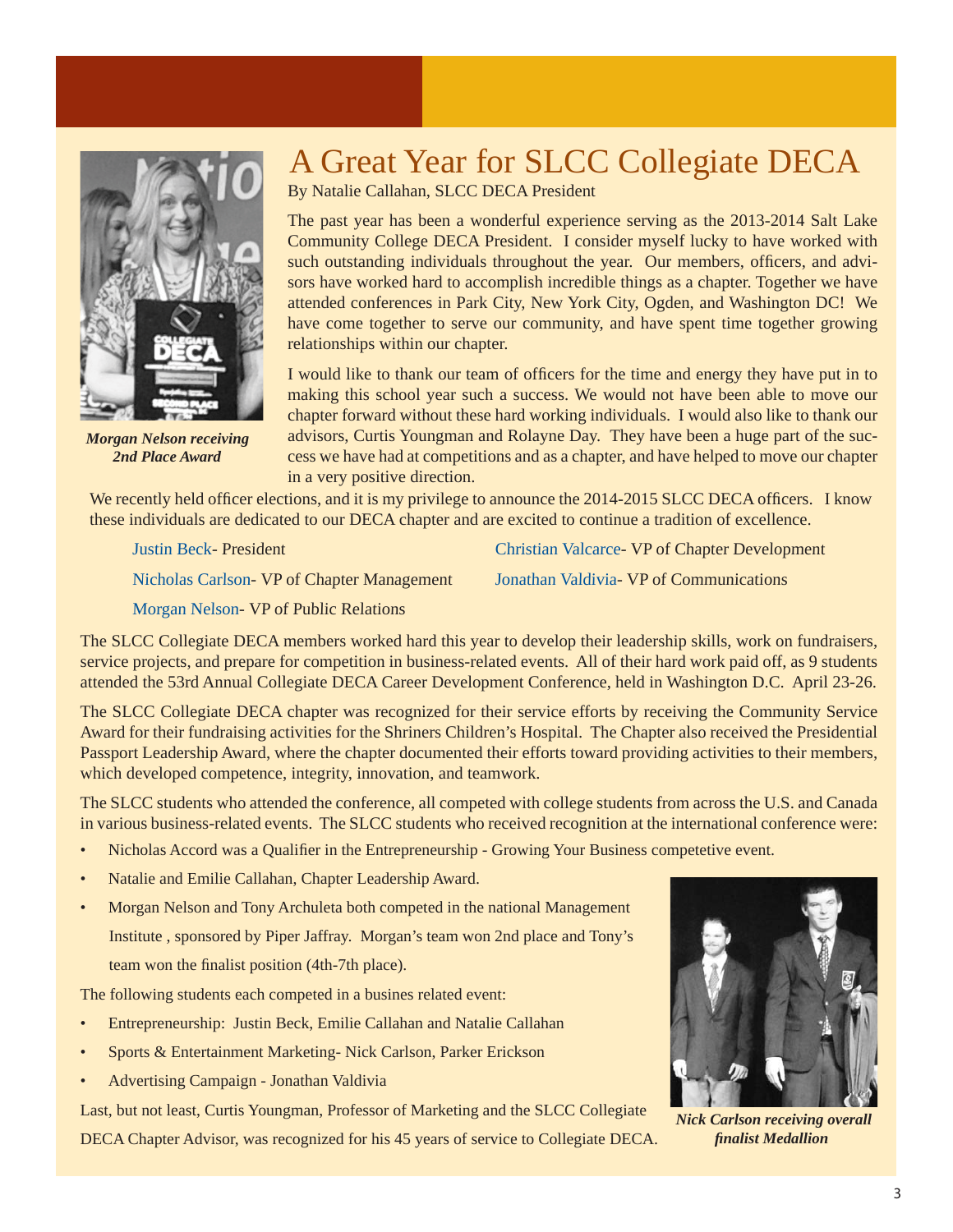# School of Business 2013-14 Outstanding Students



#### Justin Beck - AAS in Marketing Management

Justin is excited to graduate from Salt Lake Community College with an AAS in Marketing Management and get out into the workforce. Justin is a huge fan of Batman and lives his own kind of super-hero life as father of two adorable children. He and his wife have worked hard to balance their time between family, school, work, and DECA, with impressive results. Justin is handy with power tools and generously offers his expertise to those in need.

Justin is proud to have earned his Eagle Scout, numerous awards with Collegiate DECA, as well as recognition with Who's Who Among Students in American Universities and Colleges. He served as the Vice President of Finance for the 2014 Salt Lake Community College DECA chapter and was recently voted to serve as the 2015 President. Of all the great instructors at SLCC, he has truly enjoyed and appreciated classes and time spent with Curtis Youngman.

#### Angala Gubler - AAS in Accounting

Angala Gubler was born and raised in Indiana, then attended high school in Colorado. After high school she moved to Utah. While pursuing her education at SLCC, Angala was a tutor in the accounting lab, a member of the Accounting PAC committee, and was on the President's Honor roll multiple times. Angala will be graduating with a 3.89 GPA.

Angala said her favorite thing about her time at SLCC, was the teachers. "You can really tell that they love what they do and are always willing to help, so their students can succeed," Angala said.

Angala is a mother of two, and enjoys spending time with her husband and family. In the future she would like to have a career in Acounting with a company that she enjoys.



#### Nelly Harvey - AAS in Computer Sciences & Information Systems



Nelly Harvey grew up in Brysur Marne, France (near Paris). While attending college in France, Nelly met her husband (who is from Utah). They married, moved to Utah and she enrolled at SLCC. Nelly loved having the opportunity to build a schedule that suited her needs, unlike in France where she said you were given a schedule and were required to adhere to it, with no customization. After studying French Literature, Nelly jumped from class to class until she discovered the world of computer programming, where she found her niche.

While attending SLCC, Nelly joined the NSCS (National Society of Collegiate Scholars), Phi Theta Kappa, and has been on the President's Honor roll. She will be graduating with a 3.88 GPA.

Nelly has a goal to start her own business as a professional Web Developer. She said she likes to keep up with the latest technologies and trends in web development/design. She likes anything to do with comics and older cartoons. Her other interests are movies, philosophy, and architecture.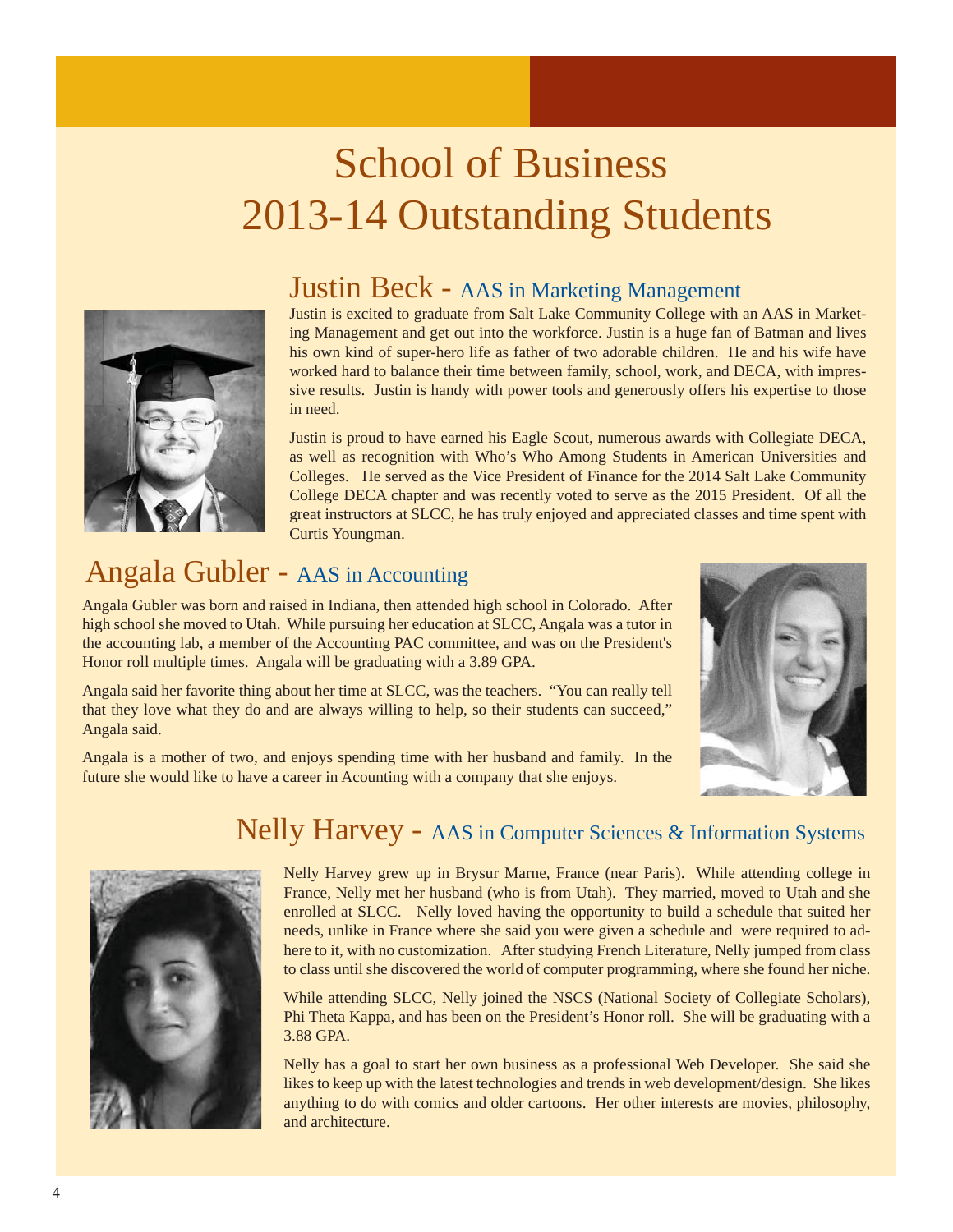#### Outstanding Student Awards (continued)

#### Carlen Khuu - AAS in Finance and Credit

Carlen Khuu was born and raised in Utah and graduated from Taylorsville High School. Carlen said what she loved most about her SLCC experience was the caliber of the professors and the overall atmosphere of the College. Carlen graduated in December with a 3.27 GPA.

While attending SLCC, Carlen participated in DECA and had the opportunity to participate in the Fall Leadership Conference where her team placed 2nd with their ZAGG presentation.

Carlen is currently working at Discover Card, where she has worked the past 15 years. She loves to cook and exercise. Carlen would like to pursue a career in finance in the future.





#### Ekaterina Kokvina - AA in Business

Ekaterina Kokvina (goes by Kate) was born and raised in Russia. She graduated from the Druzhba Dance Academy. She said she is grateful for the skills she learned as a dancer (determination, discipline, perseverance, passion and perfectionism). Kate said ever since she can recall, she has always had an interest in numbers and felt certain that her career would somehow be involved working with numbers.

"Amazing would be an understatement when describing my life as a SLCC Business School student," Kate said. "Studying here has led me to many opportunities, provided me with lifelong friendships, and given me the most valuable experiences a student could hope for." Kate has been on the President's Honor roll each semester and received the "Pride in Academics" Award from Multicultural Initiatives. Kate also volunteered with SLC Youth Services and Family Support

Kate said her teachers not only taught her about business, but valuable lessons in life as well. "There is no doubt in my mind the SLCC School of Business has shaped who I have become and helped lead me down my current path." Kate said she loves to travel. In the future she plans to pursue a Master's Degree in Accounting from Weber State University.

#### Jun Ho Kwak - AS in Economics

Jun Ho is from Salt Lake City. He graduated with an AS Degree in Economics with a 3.56 GPA.



#### Mikari Leblanc - AS in Business

"Mikari Leblanc graduated from SLCC in December 2013 and is currently studying at Westminster College. Mikari said that throughout her academic career at SLCC, she thought there were some hardships for her to overcome, such as being a foreign student, (she is from Okinawa, Japan), being a military wife, and being a mother. However, Mikari looked at those challenges as sources of motivation to work hard. As a result, through dedication and determination, she graduated from SLCC with 4.0 GPA, while demonstrating that language barriers do not have to be a deterrent to academic success.

Mikari acklowledged all the help and support she received at SLCC, and is very excited for academic advancement at Westminster College.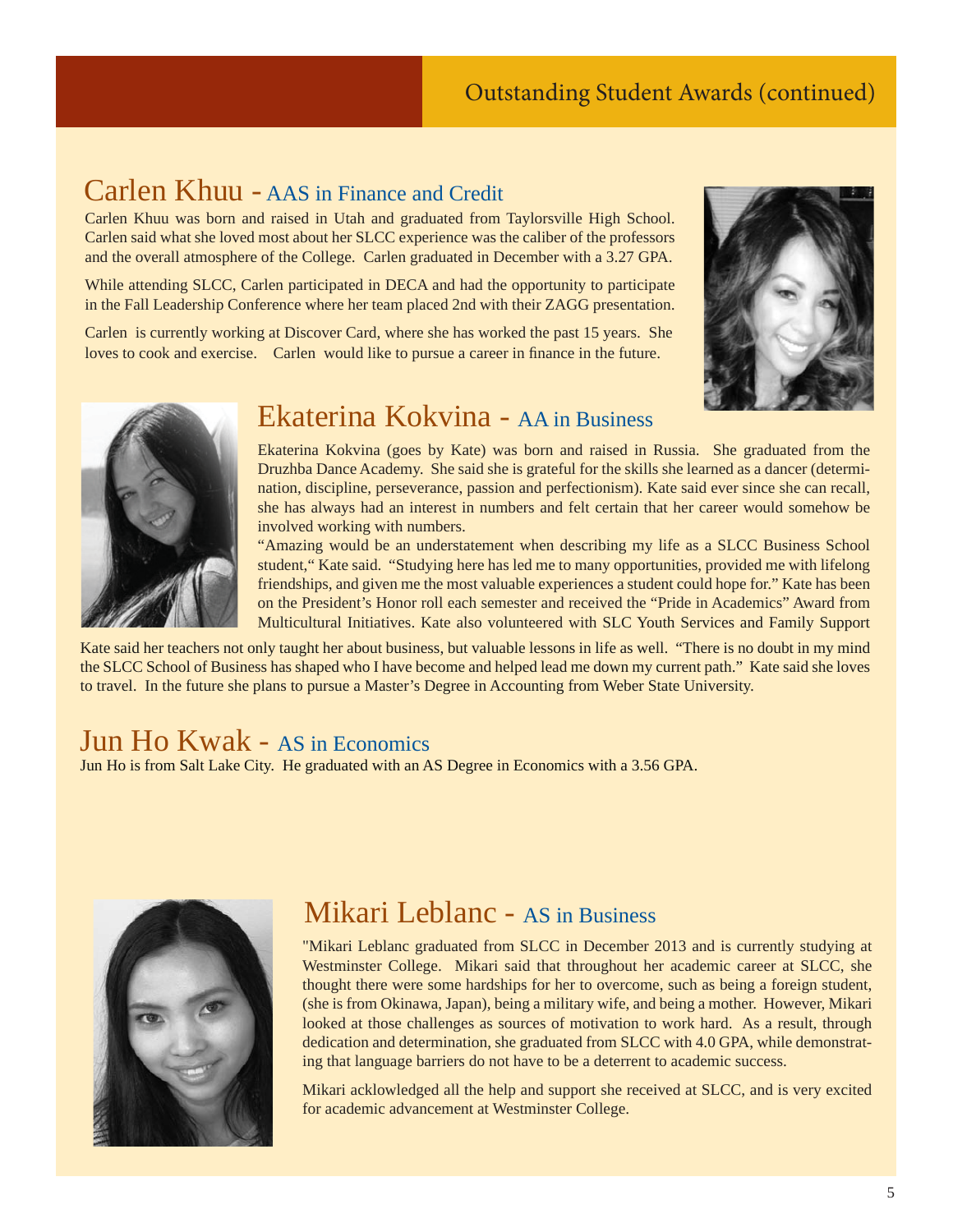#### Outstanding Student Awards (continued)



#### April McCloskey - AAS in Paralegal Studies

April grew up in Sacramento, California then moved to Utah as a teenager. From there she moved to New Orleans, Louisiana and lost everything when hurricane Katrina hit. After living in Florida for a brief time, she returned to SLC to be near family and pursue her education.

April loved her experience at SLCC, particularly the teachers and students. "Everyone is so nice and helpful, and I have met so many great people at SLCC," April commented. I really appreciated everyone's help and support that I felt throughout my program. April will be graduating with a 3.98 GPA.

April's goal is to be a successful paralegal and said she thinks this program has helped her to be able to do that. She plans to continue her general studies and then transfer to the University of

Utah's School of Humanities to get a Bachelor's Degree in Communications. April is a member of the Utah Paralegal Association and is a notary public. She loves cats, biking, swimming and reading.

## Marc Nelson - AS in Computer Sciences and Information Systems

Marc made his way to SLCC from Rockland, Idaho. He said he enjoyed his entire experience here. "My instructors were very professional and approachable. The relationships I developed with my instructors extended past the semester in which they taught me. Many will still stop me in the hallway to ask about my progress in the program and wish me well," Marc said.

Marc would like to obtain a Bachelor of Science degree from Western Governors University in software development. His goal is to be an independent software developer that can work from anywhere "without being shackled to an office."



Marc said he has always been interested in computer programming and now will be able to get paid for doing what he loves. Mark will be graduating with a 4.0 GPA.



#### Jessica Prawitt - AAS in Business Management

Jessica said she thinks her time at SLCC has offered her more than just book smarts. She enjoyed her teachers so much that she kept enrolling in some of their classes over and over again! She said she really appreciated how her teachers encouraged and motivated her to learn. "I really like the smaller classes the school offers, in addition to the endless help with tutors and generous students," Jessica commented. Jessica will be graduating with a 3.72 GPA.

In the future Jessica is planning to take some time to start a family and would like to start a small business with a co-worker. She is currently operating a commercial cleaning franchise.

When Jessica isn't studying, she loves spending as much time as possible with her husband, going on vacations, remodeling their home and spending time with family and friends.

#### Rachelle Vandruff- AAS in Culinary Arts

Rachelle has been working in the culinary field as a baker for over 5 years. She is currently working as the lead Pastry Chef at City Cakes, which specializes in vegan and gluten-free goods.

During her time in the SLCC Culinary Arts program, she won the 2013 Edible Books contest, as well, as taking "Best in Show" at the Utah Cultural Centers professional Gingerbread contest. "I especially appreciated my time learning under Chef Laura Marone. She had a wonderful teaching style, attention to detail, and wanted nothing more than to share all that she knew about the pastry arts. I learned so much under her tutelage." Rachelle will be graduating with a 3.76 GPA.

In the future, Rachelle hopes to work in a test kitchen creating vegan, gluten-free and other alternative food products. In the upcoming months at City Cakes, she will be hosting their very first Gluten-free baking and decorating classes.

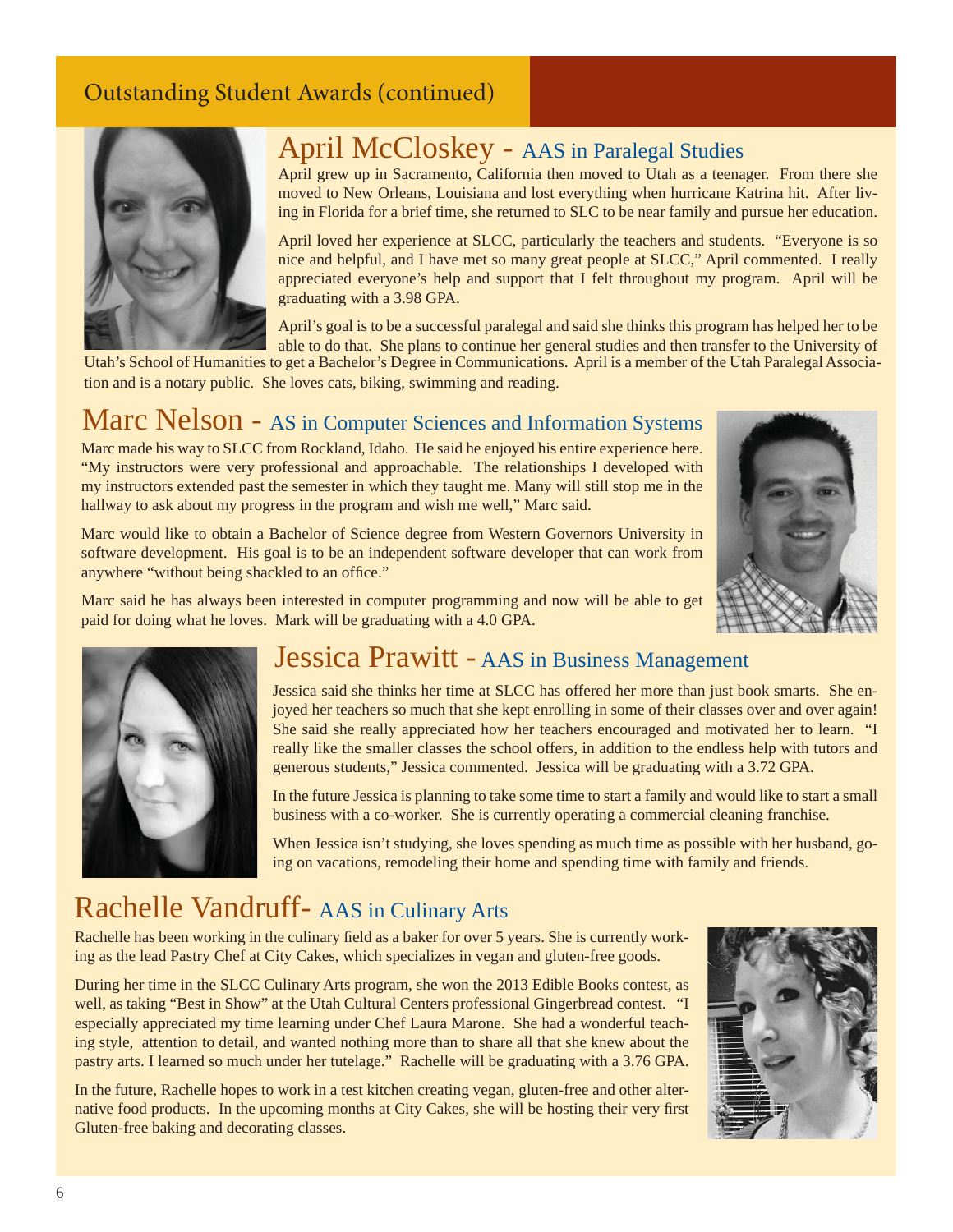# College Hosts State Conference

Salt Lake Community College hosted the State SkillsUSA© Conference March 27 & 28. Thirteen SLCC Culinary Students made an impressive showing at the state-wide event:

**Keri Gukeisen** – Prepared Speech; **Amber Rowlett** – Job Interview; **Donna Daoust** – Job Skill Demonstration; **Madalyn Bock** – Job Skill Demonstration; **Christopher Williams** – Extemporaneous Speaking; **Trisha Peay** – Action Skills; **Kristina Fox** – Culinary Arts; **Corinne King** – Culinary Arts; **Tawni Porter** – Customer Service; **Lanisa Wann** – Customer Service; **Courtney Tanner** – Restaurant Service; **Taylor Bigler** – Commercial Baking; **Russ Dalgren** – Job Skill Demonstration.

The mission of SkillsUSA's is to empower its members to become world-class workers, leaders and responsible American citizens. The 50th Annual SkillsUSA's National Conference will take place in Kansas City, June 23-27. Malcolm Tasker will accompany the students and attend as their advisor. Malcolm works for ancillary services and teaches adjunct business focused classes for the Culinary Department.



*Culinary Student adds fi nishing touches to competition entry.*

### Culinary Arts Alumni Featured on Television



*Manoli Katsanevas*

Former Salt Lake Community College Culinary Arts student, **Manoli Katsanevas**, was recently spotlighted on a KUTV News (Channel 2) cooking segment. In addition to the KUTV segment, Manoli has been involved in numerous cooking demonstrations throughout the city, including Fox13 News, the Gluten Free Expo and the Hellenic Cultural Association. Manoli currently serves as the chairman of the cooking demonstrations at the annual Salt Lake Greek Festival.

About his experience at SLCC, Manoli said,"My experience and education in the Culinary Program gave me the basic culinary fundamentals and knowledge to help get me to where I am today." He remarked that Chef Leslie taught him something that has helped him greatly in the professional work environment, "Got the goal…go get there." Manoli said there are always obstacles in every kitchen, sometimes you need to improvise and use what is around you, to get to where you need to be."

Manoli entered the foodservice industry when he was just 13 years old through his family owned restaurant business, Crown Burgers. Manoli graduated from SLCC with high honors. Since graduation he has worked at several local restaurants including: The Grand America Hotel, Smith's Bistro, Flemming's Prime Steakhouse, Caffe Niche and Fresco Italian Café.

In 2012 Manoli decided to advance his culinary career by opening his own business, Manoli's Catering (www. manoliscatering.com). Manoli has acquired an excellent customer base that has allowed him to further expand his business, while at the same time maintaining profitability. To view the cooking segment visit the following link:

http://www.kutv.com/recipes/features/fresh-kitchen/stories/vid\_647.shtml